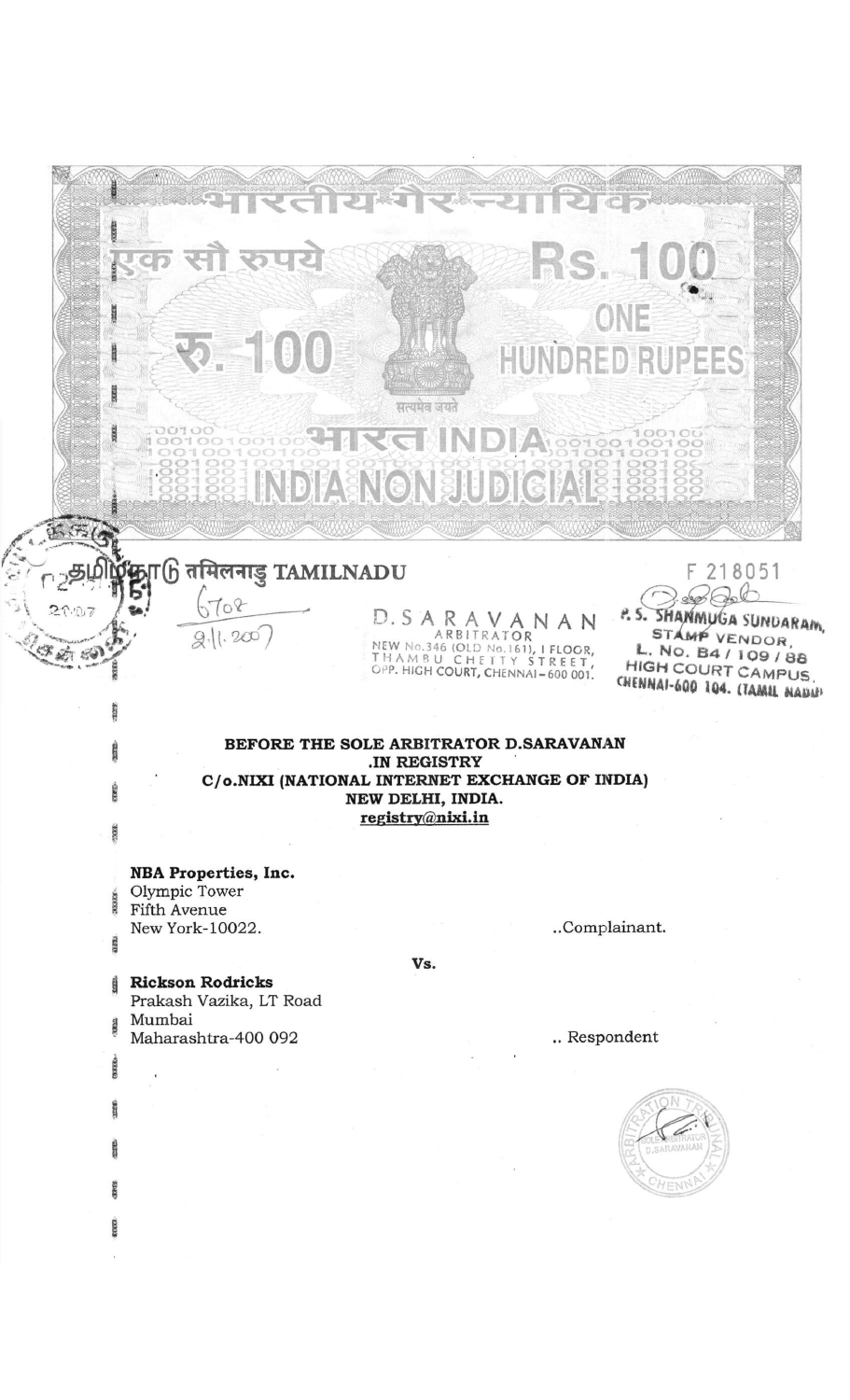# $\lambda$ फ्रा $6$  तमिलनाडु TAMILNADU

INDIAN

# The Parties:

The Complainant is NBA Properties, Inc., Olympic Tower, Fifth Avenue, New York-10022, U.S.A., represented by its Authorized Representative Ms.Anuradha Salhotra, LLS House, Plot No.B-28, Sector 32 (Institutional Area), Gurgaon-122 001, India.

К

IP Jr

W)

D.S

 $\bigcirc$   $\bigcirc$ 

N

AN

V

No.346 (OLD No.161), I FLOOR,<br>AMBU CHETTY STREET,<br>HIGH COURT, CHENNAI-600 001.

ARBITRATOR

 $\overline{\mathbf{c}}$ 

The Respondent is Rickson Rodricks, Prakash Vazika, LT Road, Mumbai, Maharashtra-400 092. Respondent neither represented himself nor represented by any one.

2.

85,58

经通道

Califo

**SEP** 

#### The Domain Name and Registrar:

The disputed domain name: www.nba.in

The domain name registered with .IN REGISTRY



E 167801

AUGA SUNDAKAM.

VENDOR. NO. 84/109/88 **HIGH COURT CAMPUS** CHENNAI-600 104. (TAMIL NADU)

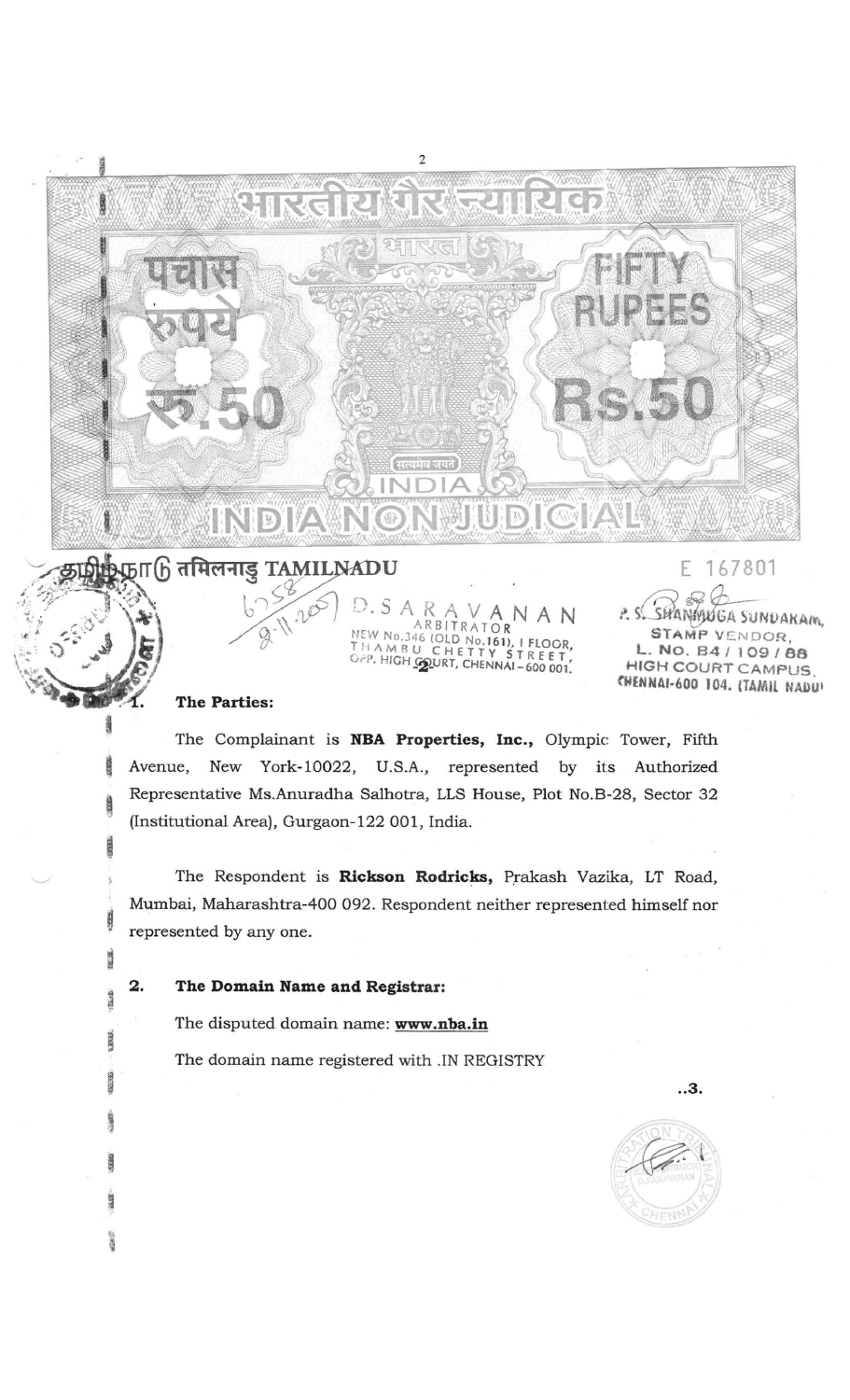# **3. Procedural History:**

October 04, 2007 : The .IN REGISTRY appointed D.SARAVANAN as Sole Arbitrator from its panel as per paragraph 5(b) of INDRP Rules of Procedure.

October 05, 2007 : Arbitrator has accorded his consent for nomination as Arbitrator and submitted Statement of Acceptance and Declaration of Impartiality And Independence to the .IN REGISTRY.

- October 06, 2007 : Arbitral proceedings were commenced by sending notice to Respondent through e-mail as per Paragraph 4(c) of INDRP Rules of Procedure, marking a copy of the same to Complainant's authorized representative and .IN REGISTRY, within 10 days i.e., on or before 17.10.2007.
- October 16, 2007 : The respondent has sent a reply e-mail confirming the receipt of notices however, states that he has not received any copy of the complaint with details.
- October 18, 2007 : Arbitral Tribunal sent a notice by email to the complainant as well as the .IN REGISTRY directing them to furnish a. copy of the complaint and supporting documents to the respondent forthwith.
- October 19, 2007 : Complainant's Authorised Representative sent a reply by email stating that, on an enquiry with .IN REGISTRY, they were informed that the copy of the complaint has already been forwarded to the respondent at the address mentioned in the records.
- October 19, 2007 : Upon the receipt of email from the complainant's representative, Arbitral Tribunal has sent a further communication by email to .IN REGISTRY to confirm the factual aspects as set out by the complainant with a due proof of dispatch/delivery.

 $.4.$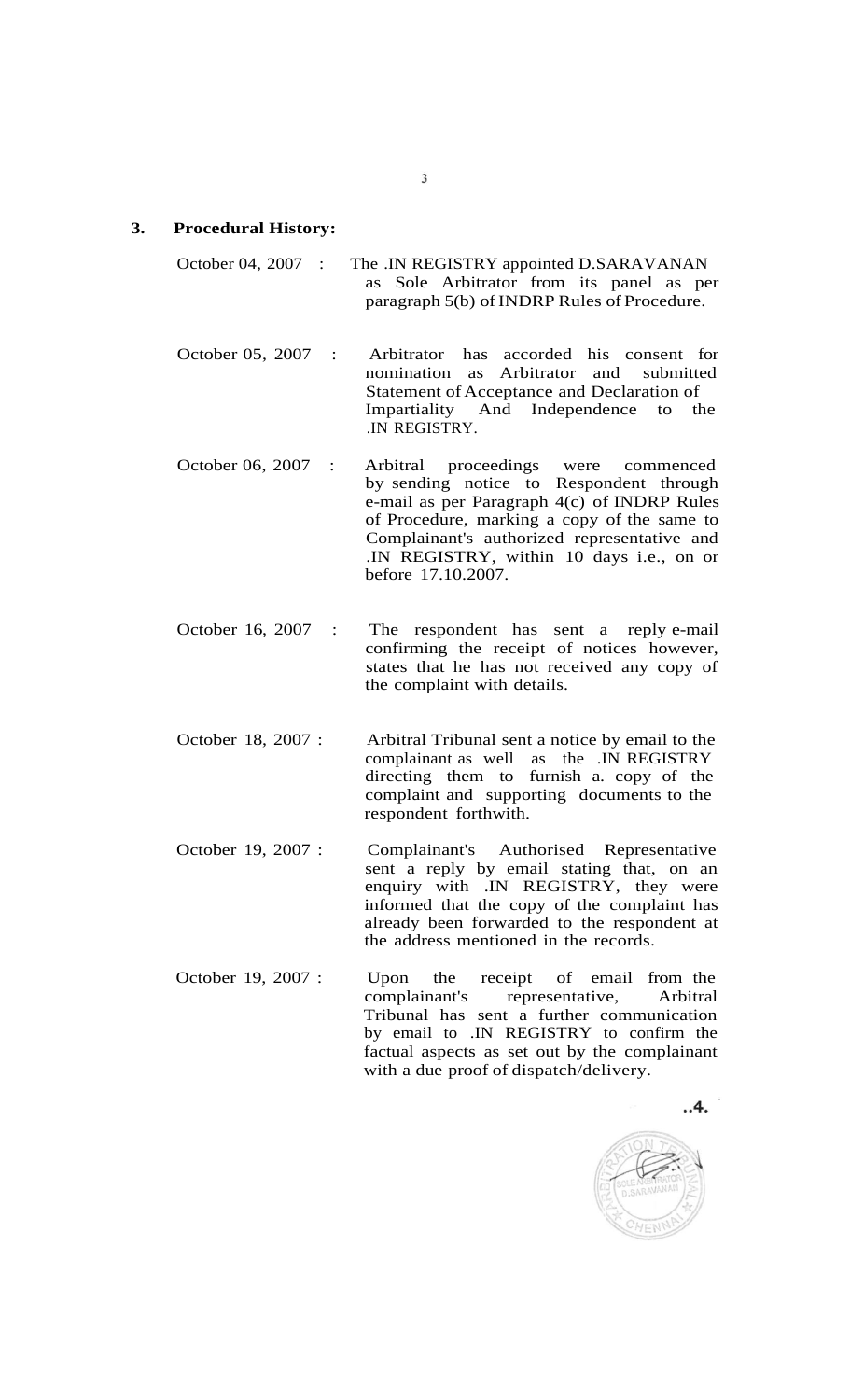- October 19, 2007 : .IN REGISTRY has sent a reply mail with an attachment of proof confirming that the complaint and the documents was dispatched to the Respondent on 05.10.2007 and the same was received by him on 08.10.2007.
- October 22, 2007 : Arbitral Tribunal sent an e-mail to Respondent notifying his default, a copy of which marked to Complainant, Complainant's authorised representative and the .IN REGISTRY.
- October 29, 2007 : The respondent sent a reply by e-mail to .IN REGISTRY marking a copy of which to this Tribunal stating that though the delivery report does not show enough evidence of delivery, he will enquire with the concerned people.
- November 02, 2007 : The respondent has sent further communication confirming the receipt of couriered documents and upon reading the complaint and related documents by next day he will be giving reply to the complaint by Monday or Tuesday.
- November 02, 2007 : The respondent has sent further e-mail stating that few of the e-mail communications sent to him were on yahoo bulk/spam folder and he noticed the same only on November 02, 2007 at 1.1.51 P.M. and sought any scope to file his response within 24-48 hours.

The language of the proceedings in English.

# **4. Factual Background:**

#### **4.1 The Complainant:**

The Complainant is **NBA Properties, Inc.,** Olympic Tower, Fifth Avenue, New York-10022, U.S.A.

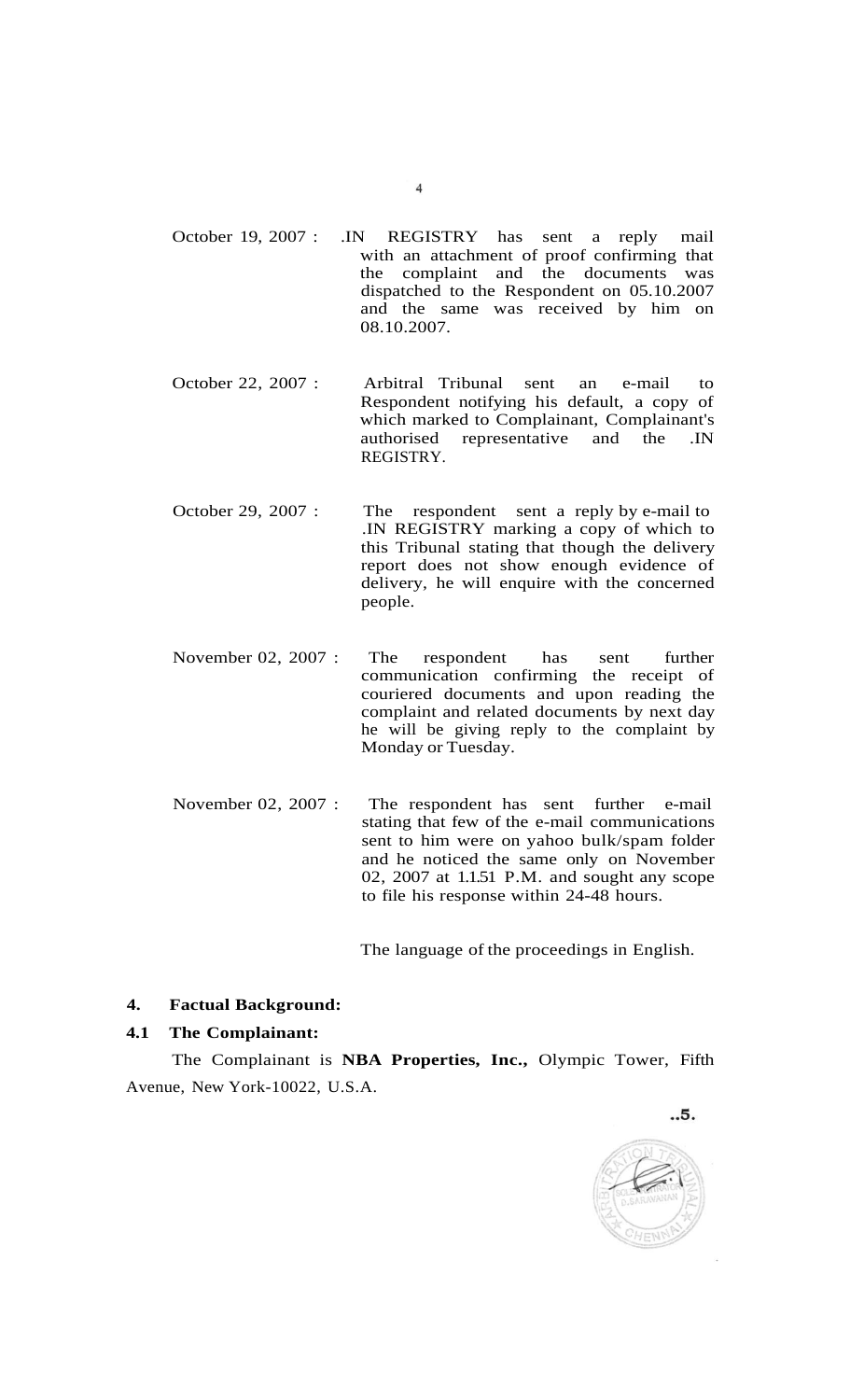#### **4.2 Complainant's Activities:**

Complainant states that their Company is a duly organized, incorporated and existing one under the Laws of the Stale of New York, United States of America and has the exclusive licensing and merchandising agent of a World premier men's professional basketball league and carries a business as an International merchant of a diverse variety of sports goods and services related to conducting a successful business in holding basketball events and tournaments, and other related sports and educational events; manufacturing and selling of a variety of products, including toys, games, apparel, sporting goods, audio, video and computer related goods. The complainant further states that they are also involved in the production and distribution of radio and television broadcast of basketball games, marketing of consumer products and has been prominently featured in New Papers and Publications in Hundreds of Countries around the World, including India.

#### **4.3 Complainant's Trading Name:**

The Complainant states that they are a World known Proprietor of the brand 'NBA' and a registered trade owner of their branded 'NBA' trade mark in various countries. The complainant has enclosed the list of registrations and applications for the word mark 'NBA' and the logo incorporating the word 'NBA' owned by them worldwide under **"Annexure A-l".** According to the complainant, they spent a considerable amount of money and resources promoting their brand "NBA' worldwide and by virtue of their continued use of their branded trade mark since 1949, the complainant has acquired substantial reputation and goodwill and also earned significant revenues of approximately \$421.8M for fiscal year 2006. Further, according to the complainant, that their trade mark is an essential part of their corporate name and its distinctive style of trading.

**..6.** 

 $\mathscr{C}$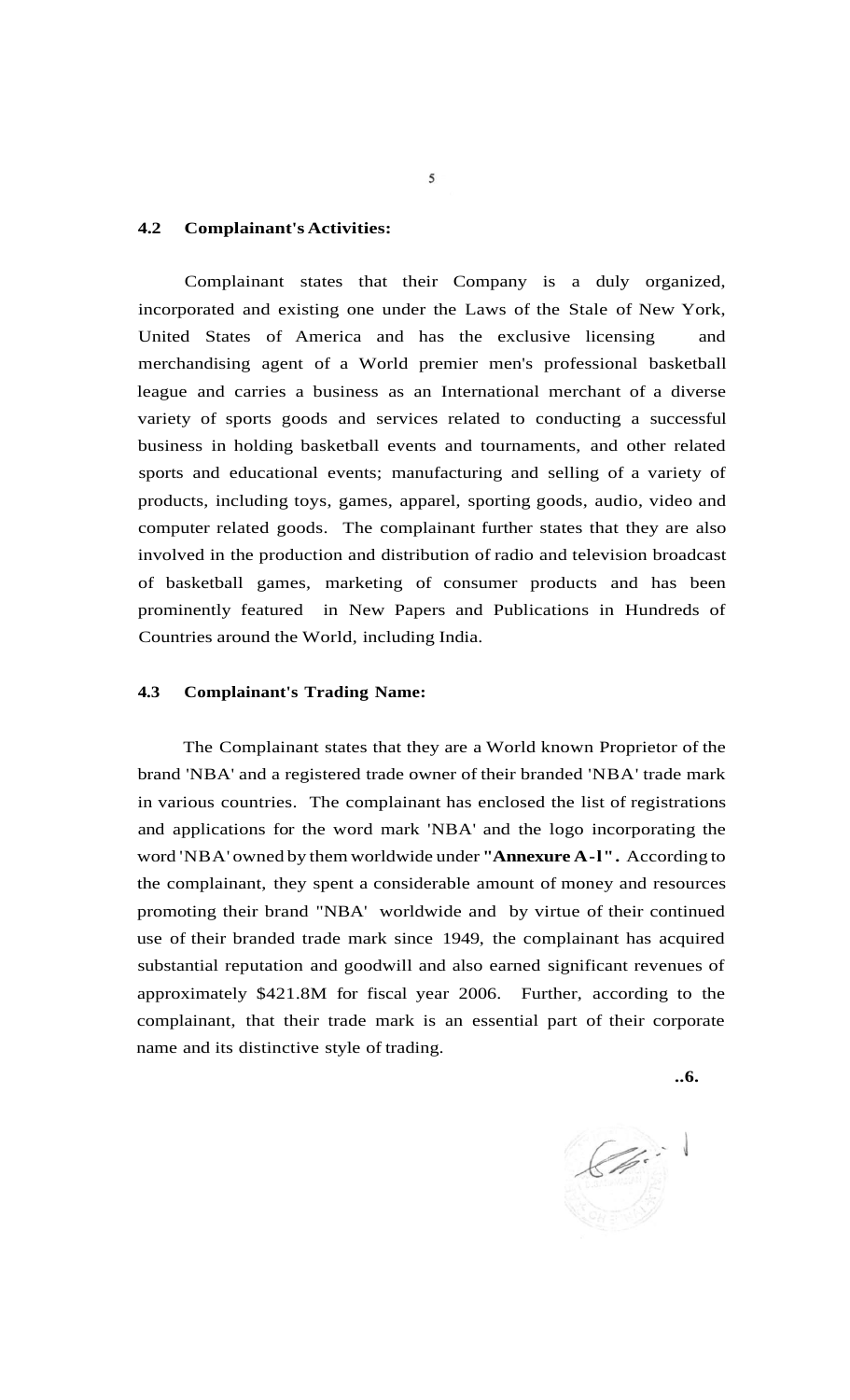The complainant further states that they have registered their NBA logo even in India during the year 1992 and 1994 under various classes such as class 25, 16, 28 and 31 and that they are the registered proprietor of such trade mark even in India which have been renewed from time to time and are valid and subsisting. In this respect, the complainant has filed the registration certificate of such trade marks under **"Annexure A-2".**  According to the complainant, their application filed under Clause 41 is still pending registration in India and such pending application as advertised has been filed under **"Annexure A-3".** 

The complainant further states that their trade mark is a World famous mark widely recognized in India and throughout the world. As regards their popularity in India, the complainant has filed certain copies of a sampling of articles published in India, under **"Annexure A-4".** That apart, the complainant further states that they have had wide television coverage throughout the world of its games and events, including India where NBA broadcasts offered by the complainant's broadcasts partners, ESPN India and Star Sports India, has the potential to reach a combined total of approximately 27 million households in India. Further, their website ["nba.com"](http://nba.com) operated by them is equally popular and very famous among the people worldwide. According to the complainant, their website [www.nba.com](http://www.nba.com) is one of the hundred most popular sites in United States of America and that the complainant has filed a copy of the traffic ranking from a Web Information Company ALEXA in respect thereof under **"Annexure A-5".** Further, as per a study carried out by Comscore, complainant's website had approximately 12.5 million visitors in April, 2007 and copies of sampling articles discussing the setting of new records by their website are filed under **"Annexure A-6".** That be so, in June 2007, the complainant attempted to register 'nba.in' , however, the said Domain name was not available, as it was previously registered by another party and on the same day when a search was performed for [www.nba.in,](http://www.nba.in) it was directed

**..7.** 

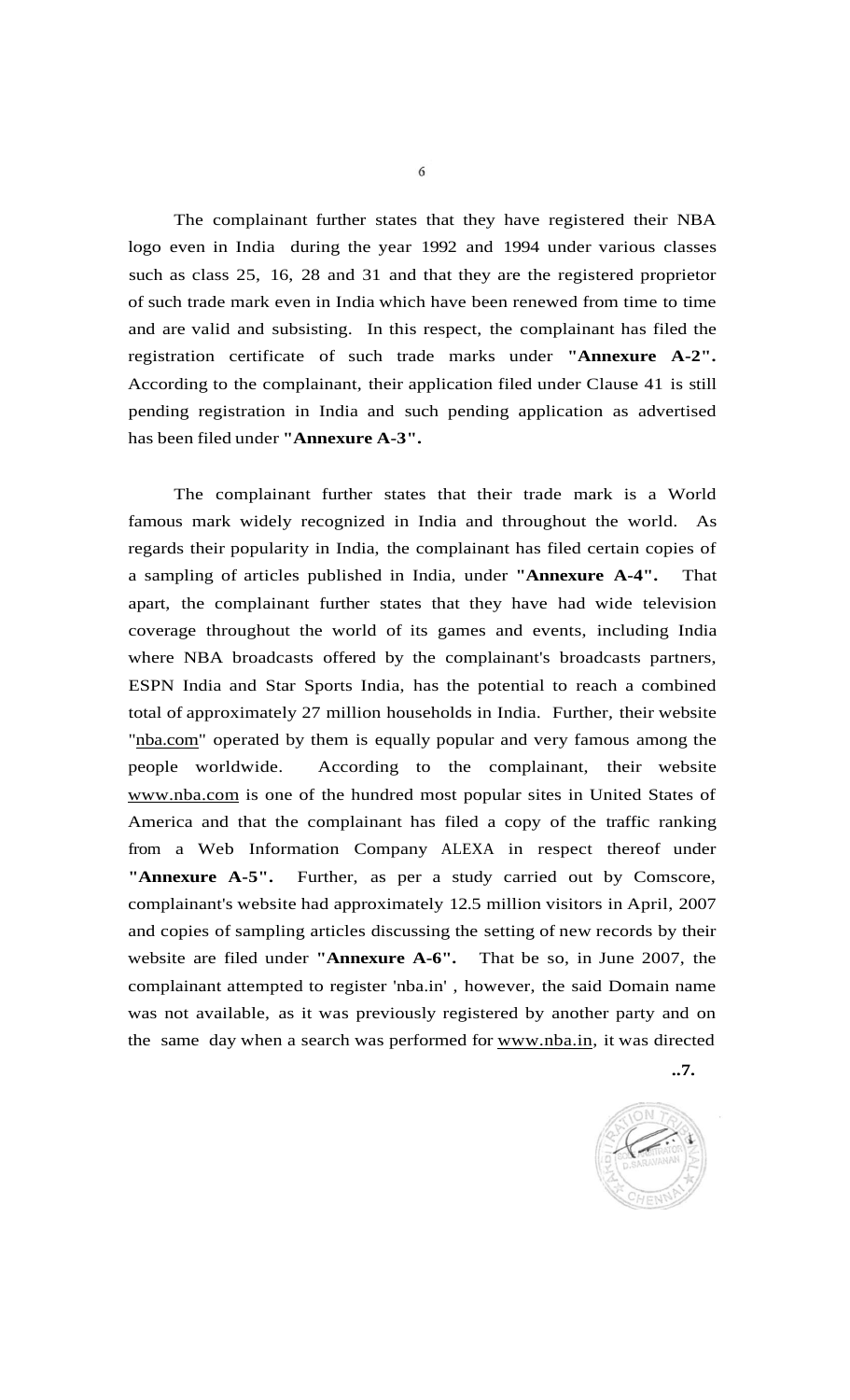to an empty page. The complainant has filed the said print out of the web page assessed on June 14, 2007 under **"Annexure A-7".** Upon which, when the complainant conducted a .IN WHOIS search from the website of .IN REGISTRY and they came to know that the Domain name 'nba.in' was registered in the name of the respondent. The complainant: has filed the copy of .IN WHOIS search under **"Annexure A-8".** The complainant has also further asserts that a similar case of typo-squatting was registered against the respondent pertaining to the Domain names ['ttarget.com' a](http://)nd 'ttarget.info' and the National Arbitration Forum has decided the dispute against the respondent on October 28, 2005. The complainant: has also filed a copy of the said decision under **"Annexure A-9".** By stating so, the complainant claims against the respondent who is the current registrant of the Domain name <u>'www.nba.in'</u> on the following grounds inter-alia that (i) the respondent's Domain name is identical or confusingly similar to the trade mark in which the complainant has rights; (ii) the respondent has no rights or legitimate interest in respect of the Domain name; and (iii) the respondent's Domain name <nba.in> has been registered in bad faith.

#### **4.4 Respondent's Identity and activities:**

The Respondent is the registrant of the Domain Name **<nba.in>** which is registered with .IN REGISTRY, National Internet Exchange of India, New Delhi. The name of the registrant is referred to as **Rickson Rodricks,**  Prakash Vazika, LT Road, Mumbai, Maharashtra-400 092.

**5. Parties contentions:** 

#### **A. Complainant:**

**(a) The Domain Name is identical or confusingly similar to a Trademark or service mark of the Complainant has rights:** 

**i)** The Complainant submits that they are the worldwide proprietor of the well known trade mark 'NBA', including registrations of the NBA logo in India and they have adopted the Domain name [www.nba.com](http://www.nba.com)



 $.8.$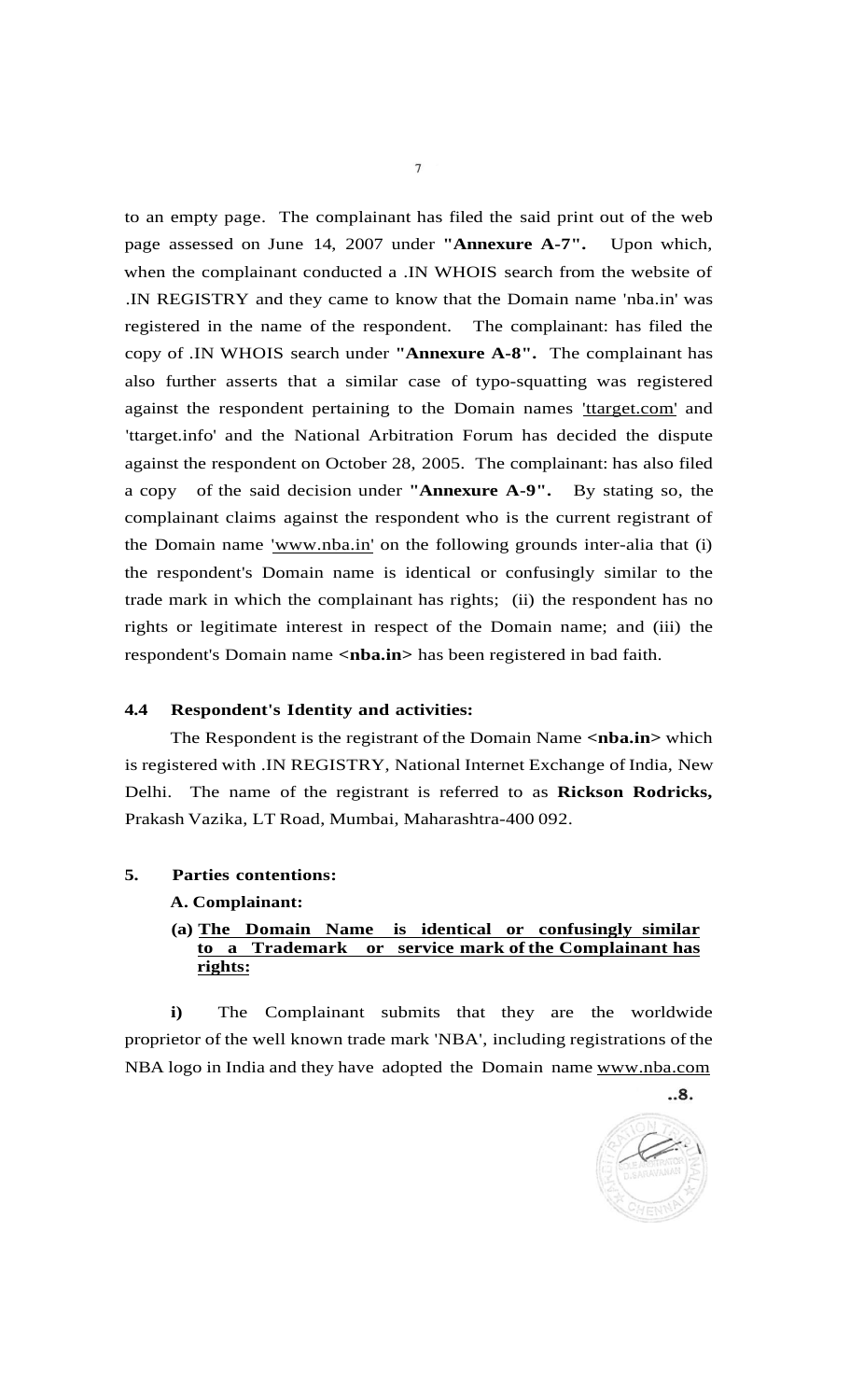and similar variants registered in many countries which has acquired the distinctiveness that is associated with their business. The respondent's Domain name <nba.in> is identical with the complainant's 'NBA' mark which incorporates the complainant's mark in its entirety and there are no alterations existing which distinguishes the respondent's Domain name from their mark as it is exactly the same as complainant's mark. The complainant has filed a list of Domain names incorporating 'NBA' registered by the complainant and its units under **"Annexure A-10".** Thus, it is apparent that the respondent has fraudulently acquired the Domain name **<nba.in>** which is identical to the trading name/corporate name of the complainant, solely with a malafide intention of extorting money and/or deriving illicit gain.

# **(b) Respondent has no rights or legitimate interests in the domain name:**

According to the Complainant, the respondent neither has any legitimate interest in their trade mark nor is the lawful owner of any right relating to the complainant's mark and that the respondent bears no relationship to the business of complainant neither as a licensee nor has obtained any authorization or whatsoever to use the complainant's mark. Further, according to the complainant, since the date of registration i.e., February 16, 2005, the respondent has neither used nor made any demonstrable preparation to use the Domain name in connection with bonafide offering of goods or services.

# **(c) Respondent has registered and is using the domain name in bad faith:**

**i)** According to the Complainant, the circumstances, under which the respondent has registered or acquired the domain name indicates the dishonest intention and such registration is only for the purpose of selling, renting or transferring the Domain name at an exorbitant price and according to the complainant, their registered trade mark is a well known

**..9.** 

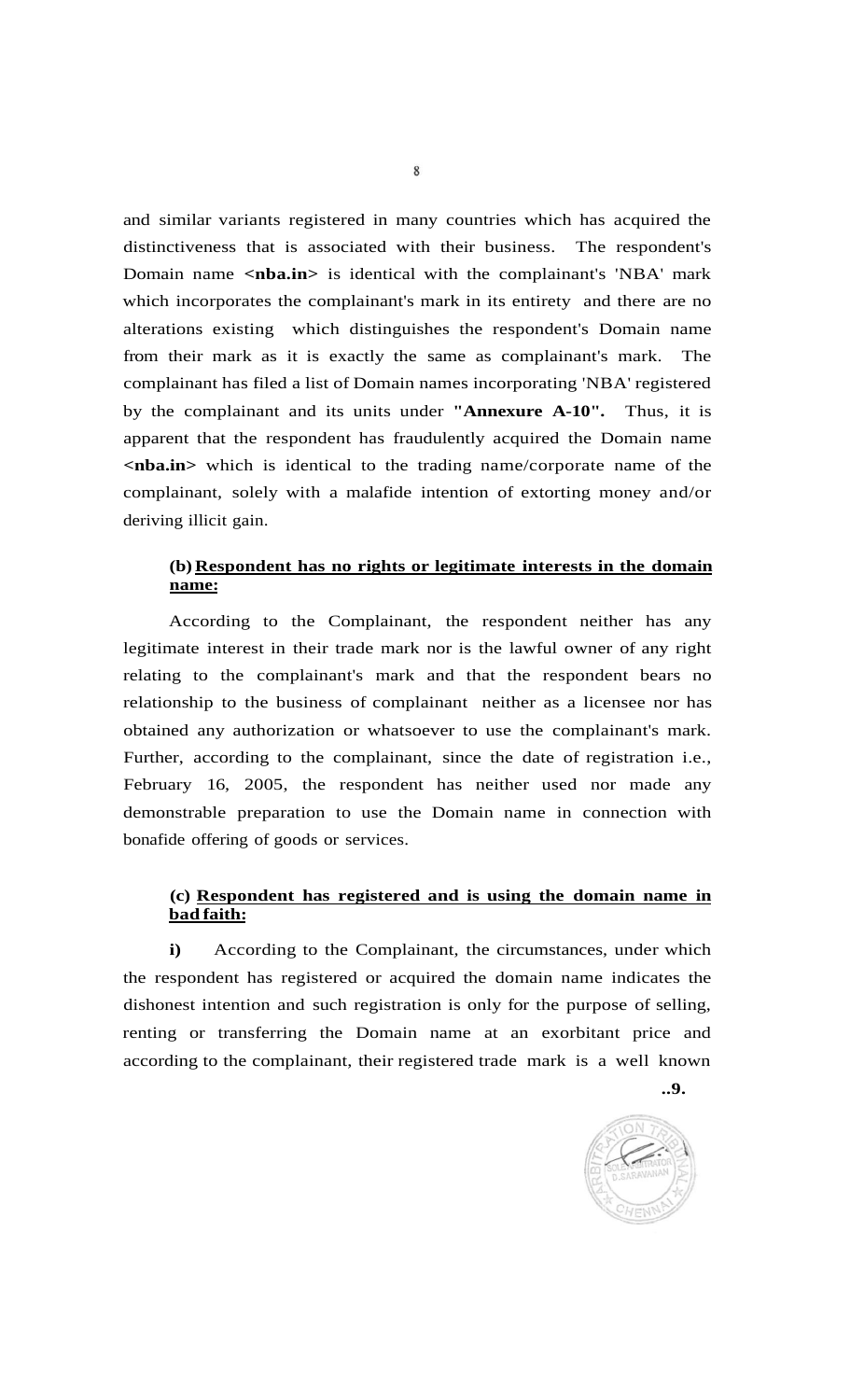brand throughout the world and the respondent must have been aware of the longstanding, enormous reputation of the NBA name. Further, the complainant has also based their claim that the respondent's Domain name is part of their corporate name; therefore the respondent's use of such Domain name will attract complainant's customers by causing them mistakenly to believe that the respondent's activities have been endorsed by the complainant; they owns and controls the Domain name such as [www.nba.com,](http://www.nba.com) [www.nba.de,](http://www.nba.de) and [www.nba.co.jp;](http://www.nba.co.jp) and that the Domain name is more than mere internet address which identifies the internet site to those who reach it and sends the message that the site is owned by, sponsored by, affiliated with or endorsed by the person with name, or owning the trade mark, reflected in the Domain name; and the present case is a clear case of cyber-squatting by the respondent whose intention is merely block the Domain name and deprive the complainant's right so as to take advantage of substantial reputation of the complainant's brand and its trade mark and its prominent presents on the internet in order to confuse the: public to the detriment of the complainant.

#### **B. Respondent:**

The Respondent did not submit any response.

#### **6. Discussion and Findings:**

It has to be asserted as to whether the Constitution of Arbitral Tribunal was proper? And Whether the Respondent has received the notice of this Arbitral Tribunal?

Having gone through the procedural history, this Tribunal comes to the irresistible conclusion that the Arbitral Tribunal was properly constituted and Respondent has been notified of the complaint of the Complainant. However, the Respondent did not choose to submit any

**..10.** 

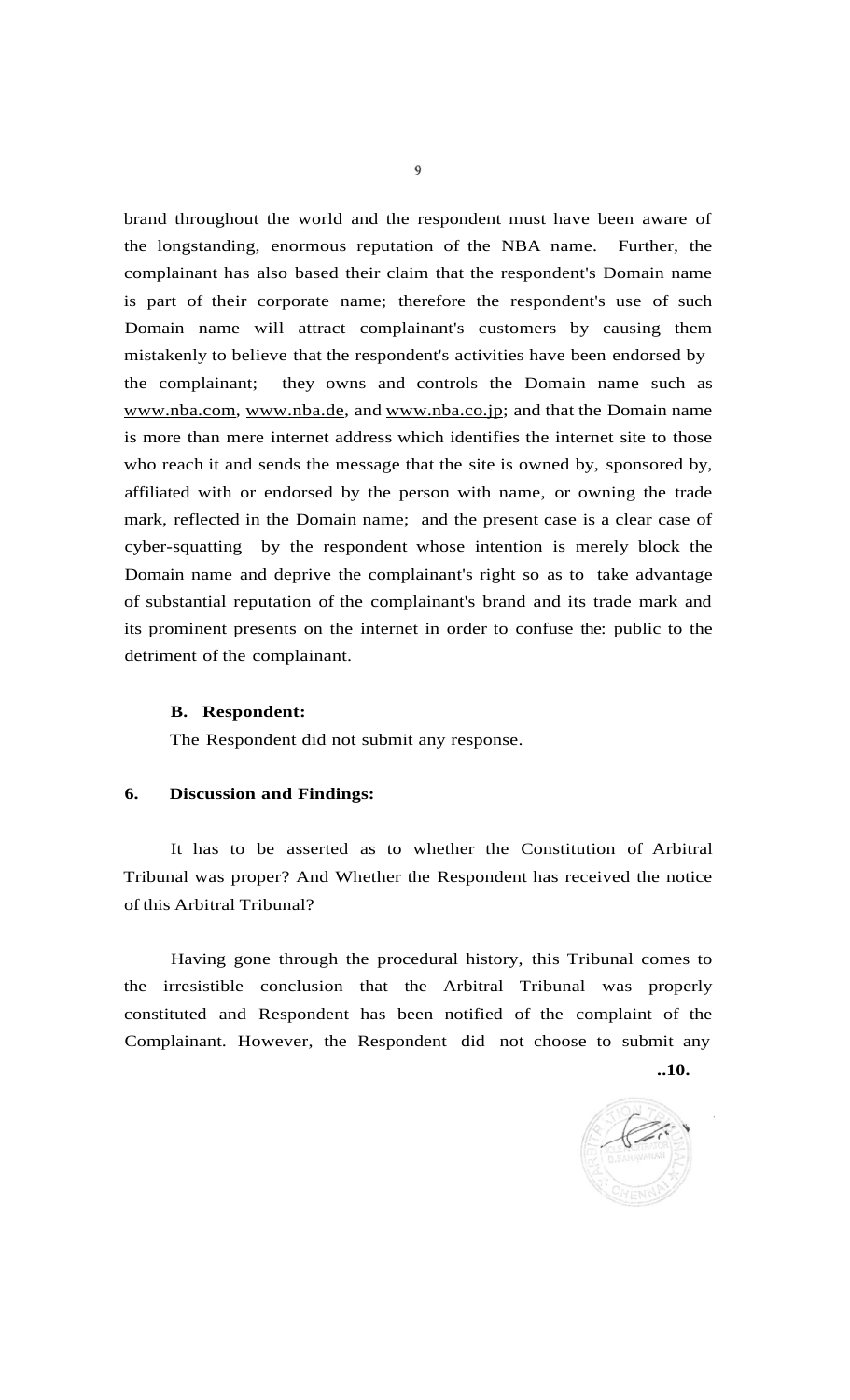response, which ought to have been filed on or before October 17, 2007, and that non-submission of the Response by the Respondent had also been notified to the Respondent on October 22, 2007.

Under paragraph 4 of the IN Domain Name Dispute Resolution Policy (INDRP), the Complainant must prove each of the following three elements of its case:

- (i) The Respondent's domain name is identical or confusingly similar to a trademark or service mark in which the Complainant has rights;
- (ii) The Respondent has no rights or legitimate interest in respect of the domain name; and
- (iii) The Respondent's domain name has been registered or being used in bad faith.

# **(a) Identical or confusing similarity:**

**i)** The Arbitral Tribunal finds that the Complainant has provided evidences that it possesses registered trademark and logo being NBA. The Respondent's domain name, <nba.in>, consists of entirely Complainant's trademark, except ccTLD. Thus, this Arbitral Tribunal comes to the irresistible conclusion that the disputed domain name **<nba.in>** is confusingly similar or identical to the Complainant's marks.

**ii)** The Arbitral Tribunal concludes that the Complainant has established paragraph 4(i) of the IN Domain Name Dispute Resolution Policy.

**..11.** 

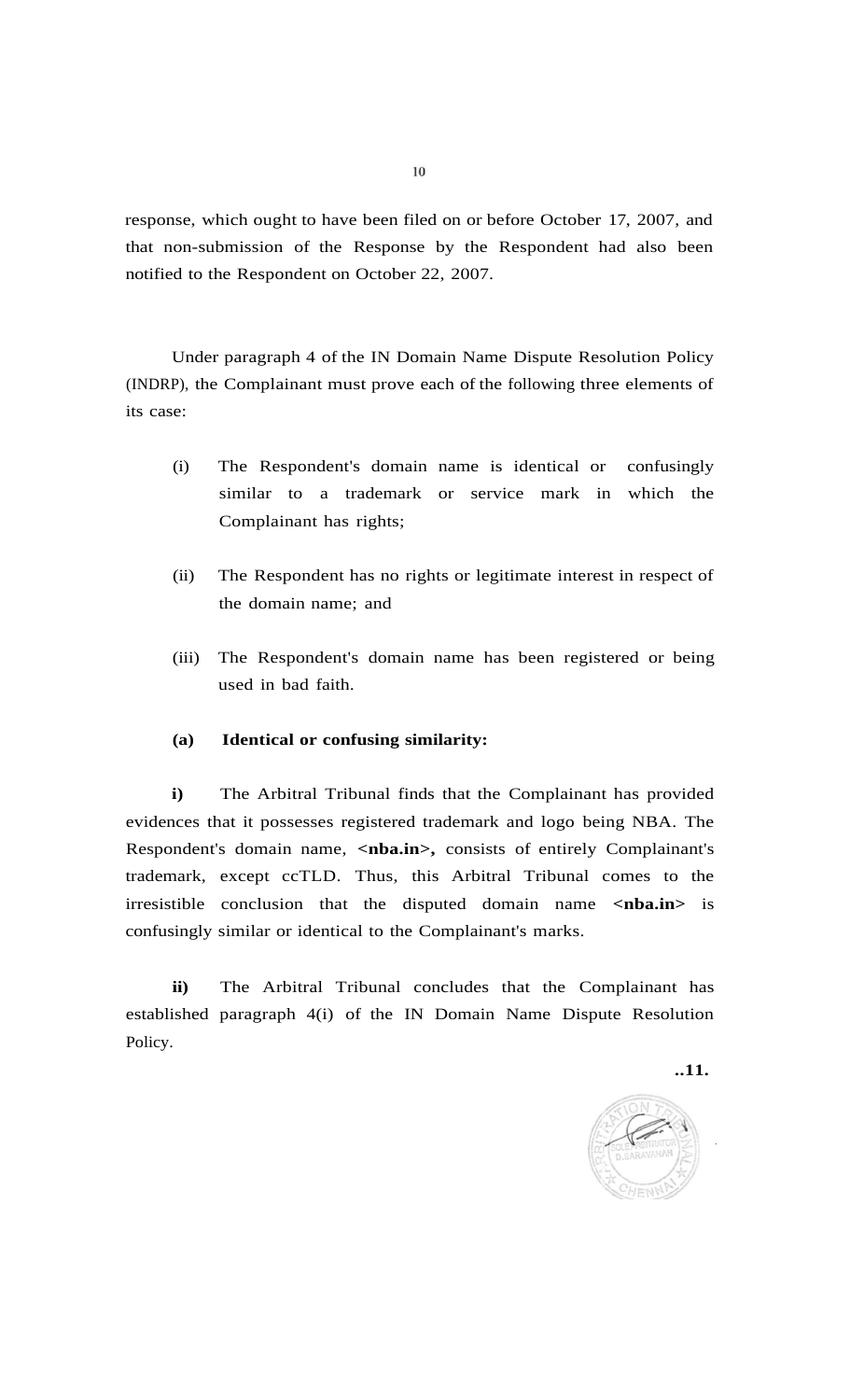#### **(b) Respondent's Rights or Legitimate Interests:**

**i)** The Complainant contends that the Respondent has no legitimate interest in the disputed domain name. Paragraph 7 of the IN Dispute Resolution Policy sets out three elements, any of which shall demonstrate the Respondent's rights or legitimate interests in the disputed domain name for the purposes of paragraph 4(ii) of the Policy. The Respondent had been given sufficient opportunities to respond and to present evidence in support of the elements in paragraph 7 of the INDRP. The Respondent, despite sufficient opportunities, has not chosen to do so and has not filed any response in these proceedings to establish any circumstances that could assist it in demonstrating, any rights or legitimate interests in the disputed domain name. Although, the Complainant is not entitled to relief simply by default of the Respondent to submit a Response, the Arbitral Tribunal can however and does draw evidentiary inferences from the failure of the Respondent to respond. The Complainant has established a prima facie case of lack of rights and legitimate interest and the Respondent has failed to rebut the presumption of absence of rights or legitimate interests.

**ii)** Based on the record, the Respondent does not have rights or legitimate interests in the disputed domain name as the Respondent's current use is neither an example of a bonafide offering of goods or services as required under paragraph 7(i) of the Policy nor is there any legitimate non-commercial or fair use of the disputed domain name and as such there is no evidence that paragraphs 7(ii) or 7(iii) of the Policy apply. The Complainant asserts that they have not licensed or otherwise authorized the Respondent to use their trademark.

**iii)** The Arbitral Tribunal is satisfied that the Respondent has no rights or legitimate interests in respect of the disputed domain name and, accordingly paragraph 4(ii) of the Policy is satisfied.

 $.12.$ 

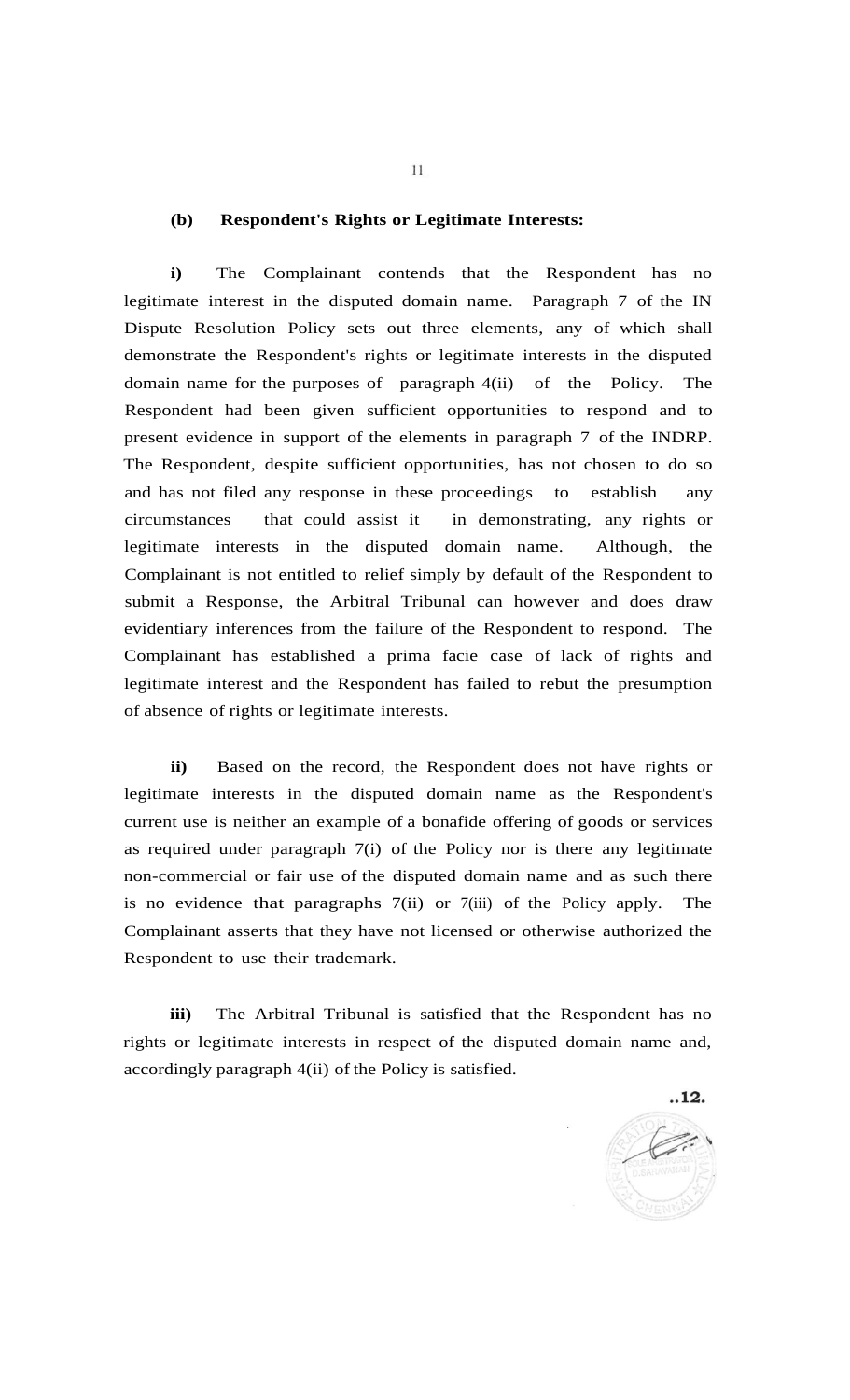#### **(c) Registration and Use in Bad faith:**

**i)** Paragraph 6 of the Policy provides the circumstances evidencing registration and use of a domain name in bad faith are that, by using the same, the Respondent has engaged in a pattern of such conduct and the Respondent has intentionally attempted to attract, for commercial gain, internet users to the Respondent's web site or other online: locations, by creating a likelihood of confusion with the complainant's mark as to the source, sponsorship, affiliation, or endorsement of the Respondent's website or location or of a product or service on the Respondent's web site or location.

**ii)** The Respondent has registered the domain name which appears to .have been selected precisely for the reason that it is identical or confusingly similar to registered trademarks and trade names of the Complainant. It is clear that the Respondent has no affiliation with the Complainant. Registration of a domain name that is confusingly similar or identical to a famous trademark by any entity, which has no relationship to that mark, is itself sufficient evidence of bad faith registration and use.

**iii)** In view of the submitted evidence and in the specific circumstances of this case and the respondent's Domain name seems to be an empty page since the date of registration till the assessment made on June 14, 2007 by the complainant, this Arbitral Tribunal draws the inference that Respondent's purpose of registering the domain name was in bad faith within the meaning of the Policy, so as to block the Domain name and to deprive the rightful owner i.e., complainant's right to register and use the Domain name and held complainant's mark being infringed by the respondent. The Respondent has no legitimate rights or interests in the disputed domain name and there was no real purpose for registering the disputed domain name other than for commercial gains, and that the intention of the Respondent was simply to generate revenue, either by using

 $.13.$ 



 $12$